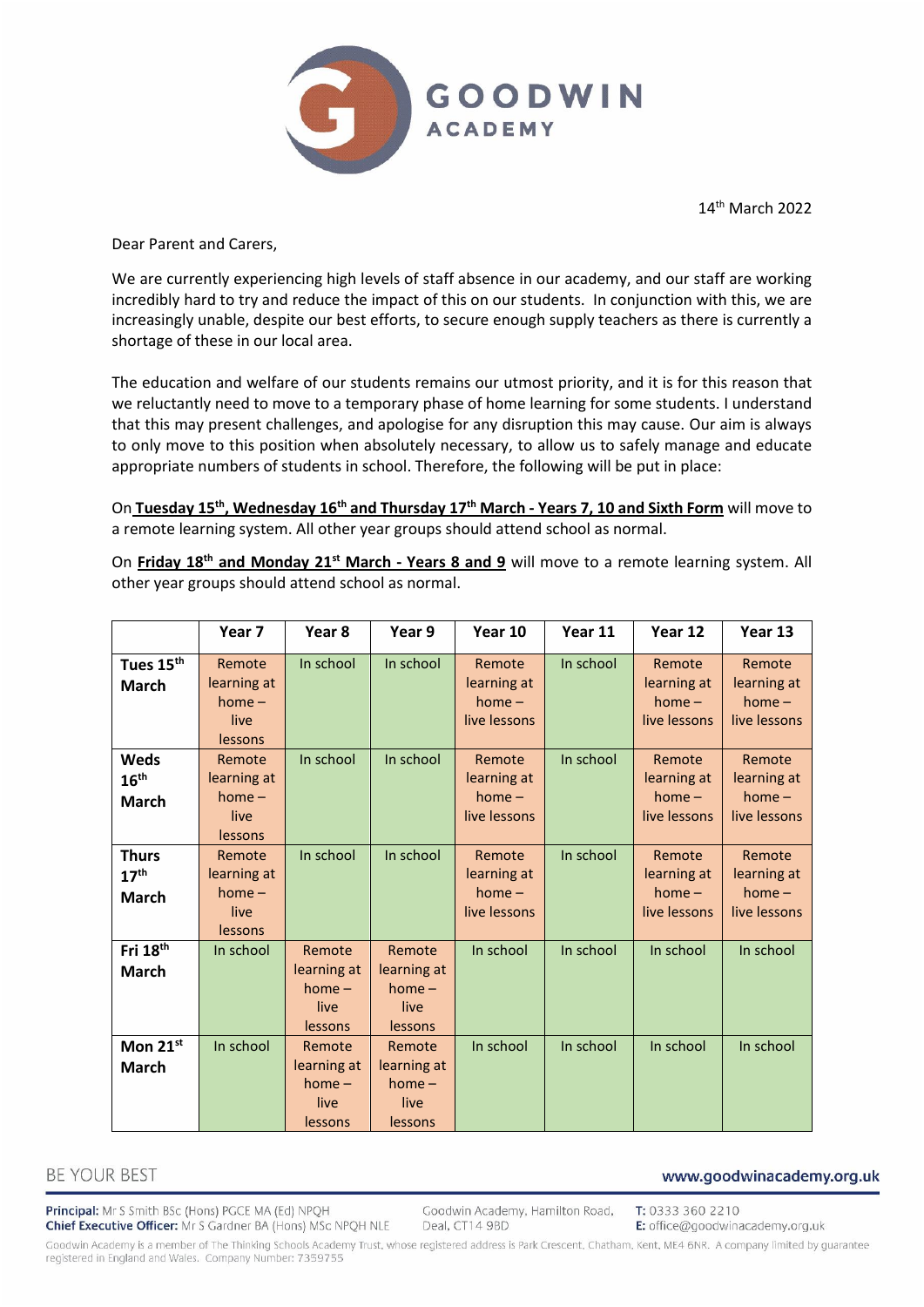

We are hopeful that these measures are temporary and we can return to normal business on Tuesday 22<sup>nd</sup> March.

#### **Free School Meals**

If your child is entitled to a free school meal, they are able to collect a meal from the academy reception between 12pm-12.30pm on both days to take away.

## **Students not in school will switch to a remote learning strategy**

To ensure your child can continue with their education, each lesson will be streamed 'live' via MS Teams. Your child will have already received MS Teams calendar invites for all lessons on their timetable, to access these lessons students will need to click 'join' on the calendar invite.

If any members of teaching staff are required to self-isolate without symptoms, they will teach remotely from their home. **Please be mindful that staff with symptoms may not be able to teach remotely.** When your child logs into their Teams lesson please allow a 5 minute window for the staff member to attend. If the lesson has not commenced within 5 minutes, we recommend students use the time to catch up with any previous work or use subject areas on the school website to complete any retrieval activities.

Students will attend their normal timetabled lessons, this includes morning registration, which is a vital welfare check. Students should log onto Microsoft Teams during their normal allocated lesson times to receive work from their subject teachers.

If your child is unwell, please contact us in the normal way to record this as absence. We will be closely monitoring the virtual attendance and work of all students who are learning from home during this period.

If your child does not have access to a device, please contact the school office [office@goodwinacademy.org.uk](mailto:office@goodwinacademy.org.uk) and we will endeavor to provide a laptop to you child, on loan.

## **Students with SEND or allocated social workers/Early Help workers**

If your child has SEND, an allocated social worker or Early Help worker, we would like to offer the opportunity to continue attending school. Please contact [office@goodwinacademy.org.uk](mailto:office@goodwinacademy.org.uk) if you wish your child to use this provision. School will run to the normal timetable for these students, however there will be no taught lessons and students will complete the same remote learning activities, but in school under our supervision.

These measures are necessary to enable us to safely manage staff levels whist fulfilling our commitment to delivering the school curriculum to the highest standard.

My team and I understand and empathise with the challenges this may present, but please be assured that we will be doing everything that we can to support your families with this change.

#### www.goodwinacademy.org.uk

Principal: Mr S Smith BSc (Hons) PGCE MA (Ed) NPQH Chief Executive Officer: Mr S Gardner BA (Hons) MSc NPQH NLE

Goodwin Academy, Hamilton Road, T: 0333 360 2210 Deal, CT14 9BD E: office@goodwinacademy.org.uk